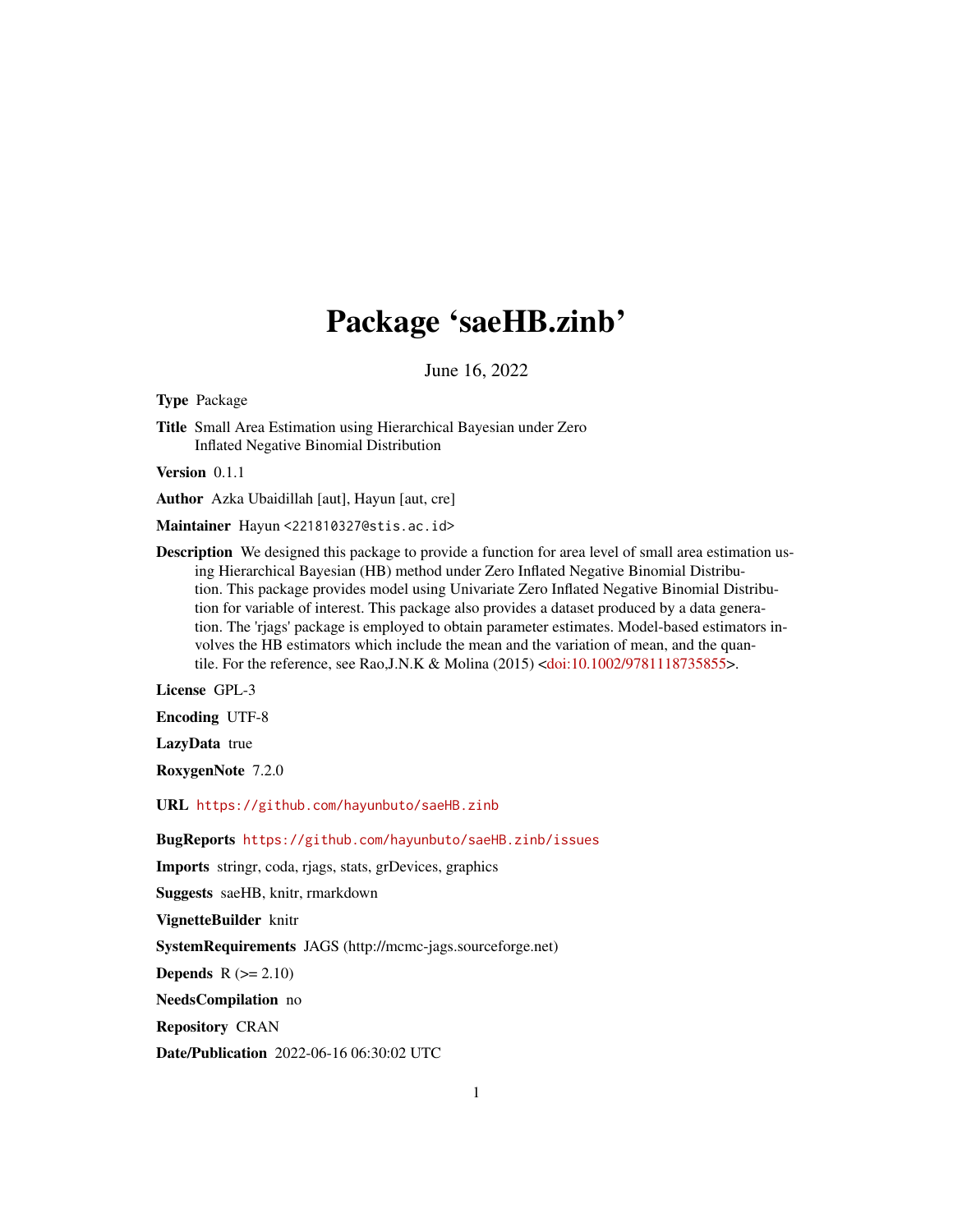### <span id="page-1-0"></span>R topics documented:

| Index |  |  |  |  |  |  |  |  |  |  |  |  |  |  |  |  |  |  |  |
|-------|--|--|--|--|--|--|--|--|--|--|--|--|--|--|--|--|--|--|--|

<span id="page-1-1"></span>dataZINB *Synthetics Data for Small Area Estimation using Hierarchical Bayesian Method under Zero Inflated Negative Binomial*

#### **Description**

Datasets to simulate Small Area Estimation using Hierarchical Bayesian Method under Zero Inflated Negative Binomial.

This data is generated by these following steps:

- 1. Generate sampling random area effect u and v with  $u \sim N(0, 1)$  and  $v \sim N(0, 1)$ .
- 2. The auxiliary variables are generated by uniform and bernoulli distribution with  $x1 \sim U(0,1)$ and  $x^2 \sim B(1, 0.6)$ .
- 3. The coefficient parameters  $\beta_0$ ,  $\beta_1$ ,  $\beta_2$ ,  $\gamma_0$ ,  $\gamma_1$ , and  $\gamma_2$  are set with a certain values. For the reference, see Desjardins, C.D. (2013).
- 4. Calculate  $\pi = exp(\gamma_0 + x_1\gamma_1 + x_2\gamma_2 + u)/1 + exp(\gamma_0 + x_1\gamma_1 + x_2\gamma_2 + u)$
- 5. Calculate  $\mu = exp(\beta_0 + x_1\beta_1 + x_2\beta_2 + v)$
- 6. Generate direct estimate with y ~ rzinegbin  $(\mu, \pi, r)$ , we set r = 2. Using library (VGAM)
- 7. Calculate the variance of y with var(y) =  $\mu$  \* (1  $\pi$ ) \* (1 + ( $\mu$  / r) + ( $\mu$  \*  $\pi$ ))
- 8. Auxiliary variables x1,x2, direct estimation y and vardir are combined in a dataframe called dataZINB

#### Usage

data(dataZINB)

#### Format

A data frame with 50 rows and 4 variables::

- y Direct Estimation of y
- x1 Auxiliary variable of x1
- x2 Auxiliary variable of x2
- vardir Sampling Variance of y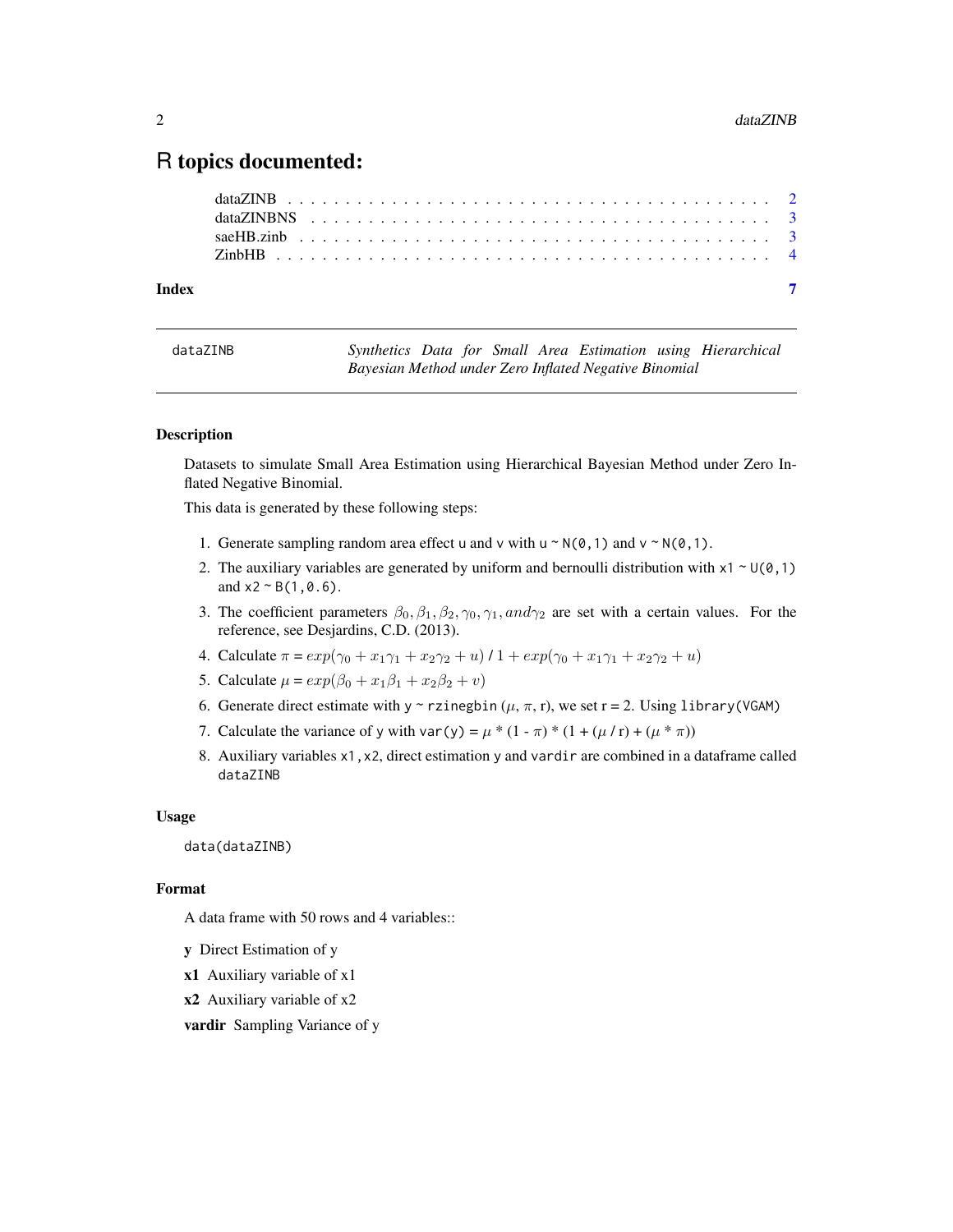<span id="page-2-0"></span>

| dataZINBNS |                        |  |  |  | Synthetics Data for Small Area Estimation using Hierarchical       |
|------------|------------------------|--|--|--|--------------------------------------------------------------------|
|            |                        |  |  |  | Bayesian Method under Zero Inflated Negative Binomial Distribution |
|            | with non-sampled areas |  |  |  |                                                                    |

#### Description

Dataset to simulate Small Area Estimation using Hierarchical Bayesian Method under Zero Inflated Negative Binomial Distribution with non-sampled areas

This data contains NA values that indicates no sampled at one or more small areas. It uses the [dataZINB](#page-1-1) with the direct estimates and the related variances in 5 small areas are missing.

#### Usage

data(dataZINBNS)

#### Format

A data frame with 50 rows and 4 variables::

y Direct Estimation of y

x1 Auxiliary variable of x1

x2 Auxiliary variable of x2

vardir Sampling Variance of y

saeHB.zinb *saeHB.zinb : Small Area Estimation under Zero Inflated Negative Binomial Model using Hierarchical Bayesian Method*

#### **Description**

Provides function and datasets for area level of Small Area Estimation under Zero Inflated Negative Binomial Model using Hierarchical Bayesian (HB) Method with Univariate Zero Inflated Negative Binomial Distribution for variable of interest. The 'rjags' package is employed to obtain parameter estimates. Model-based estimators involves the HB estimators which include the mean, the variation of mean, and the quantile of mean. For the reference, see Rao, J.N.K & Molina (2015).

#### Author(s)

Hayun, Azka Ubaidillah

Maintaner: Hayun <221810327@stis.ac.id>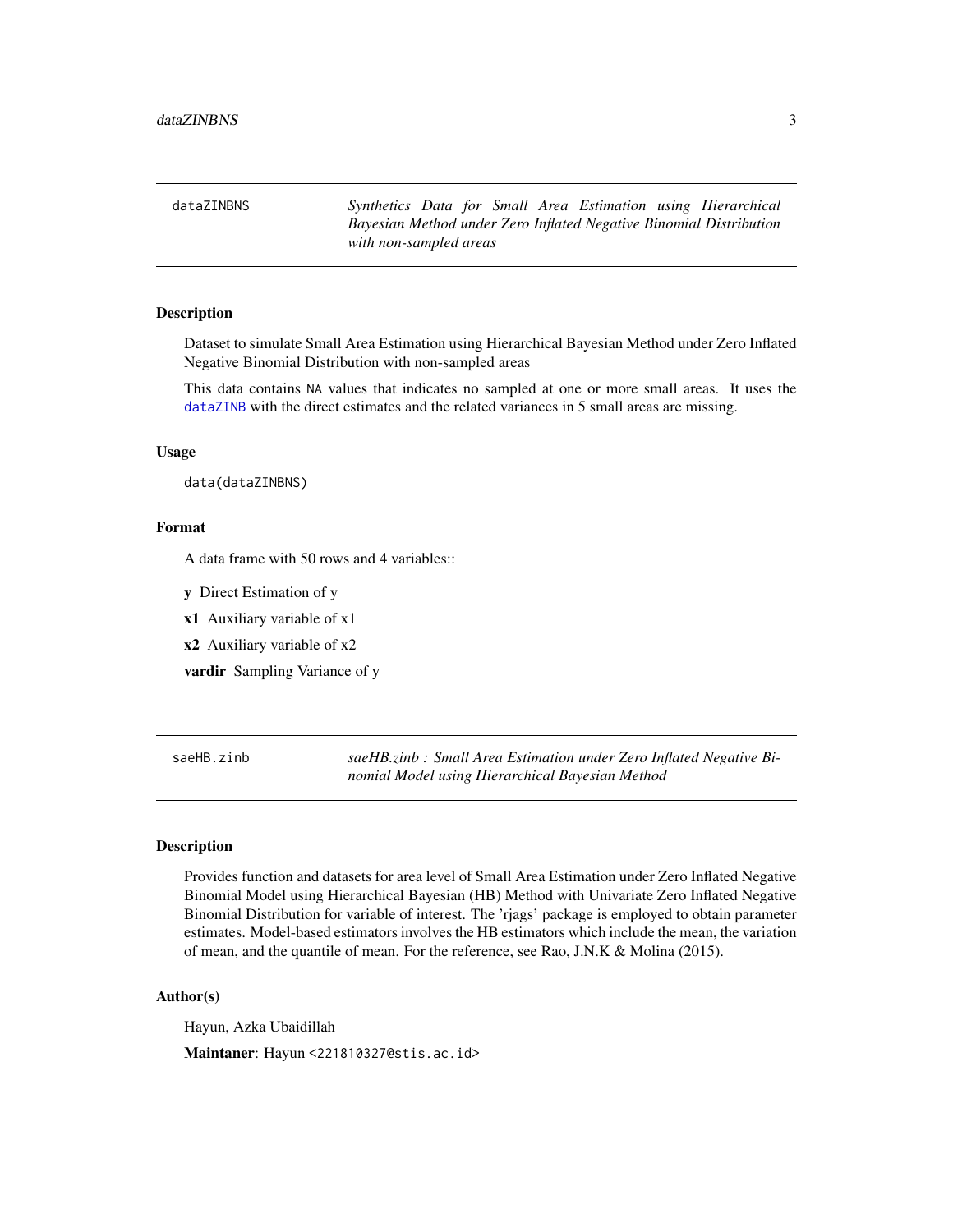#### <span id="page-3-0"></span>Functions

[ZinbHB](#page-3-1) This function gives small area estimator under Zero Inflated Negative Binomial Model and is implemented to variable of interest  $(y)$  that assumed to be a Zero Inflated Negative Binomial Distribution. The range of data is  $(y \ge 0)$ 

#### Reference

- Desjardins, C. D. (2013). Evaluating the performance of two competing models of school suspension under simulation the zero-inflated negative binomial and the negative binomial hurdle (thesis). Minnesota (US): Minnesota University. <purl.umn.edu/152995>
- Emille E. O. Ishida, Joseph M. Hilbe, and Rafael S. de Souza (2017). Bayesian Models for Astrophysical Data: Using R, JAGS, Python, and Stan. Cambridge : Cambridge University Press. < bayesianmodels for astrophysical data.com>
- Garray, A. M., Hashimoto, E. M., Ortega, E. M. M., dan Lachos, V. H. (2011). On Estimation and Influence Diagnostics For Zero Inflated Negative Binomial Regression Models. Computational Statistics and Data Analysis, 55 (3), p.1304-1318. <doi.org/10.1016/j.csda.2010.09.019>
- Hilbe, J. M. (2011). Negative Binomial Regression 2nd Edition. New York : Cambridge University Press. <doi.org/10.1017/CBO9780511973420>
- Nadhiroh, I. M. (2009). Zero-Inflated Negative Binomial Models in Small Area Estimation. Bogor: Bogor Agricultural University.
- Ntzoufras, I. (2009). Bayesian Modelling Using WinBUGS. New Jersey : John Wiley & Sons, Inc. <doi.org/10.1002/9780470434567>
- Rao, J.N.K & Molina. (2015). Small Area Estimation 2nd Edition. New York: John Wiley and Sons, Inc. <doi.org/10.1002/9781118735855>
- S. Krieg, H. J. Boonstra, and M. Smeets. (2016). Small-area estimation with zero-inflated data – a simulation study. J. Off. Stat., vol. 32, no. 4, pp. 963–986, 2016. <doi.org/10.1515/jos-2016-0051>

<span id="page-3-1"></span>ZinbHB *Small Area Estimation using Hierarchical Bayesian under Zero Inflated Negative Binomial Distribution*

#### Description

This function is implemented to variable of interest  $(y)$  that assumed to be a Zero Inflated Negative Binomial Distribution. The range of data is  $(y \ge 0)$ . This model can be used to handle overdispersion and excess zero in data.

#### Usage

```
ZinbHB(
  formula,
  iter.update = 3,iter.mcmc = 1100,
```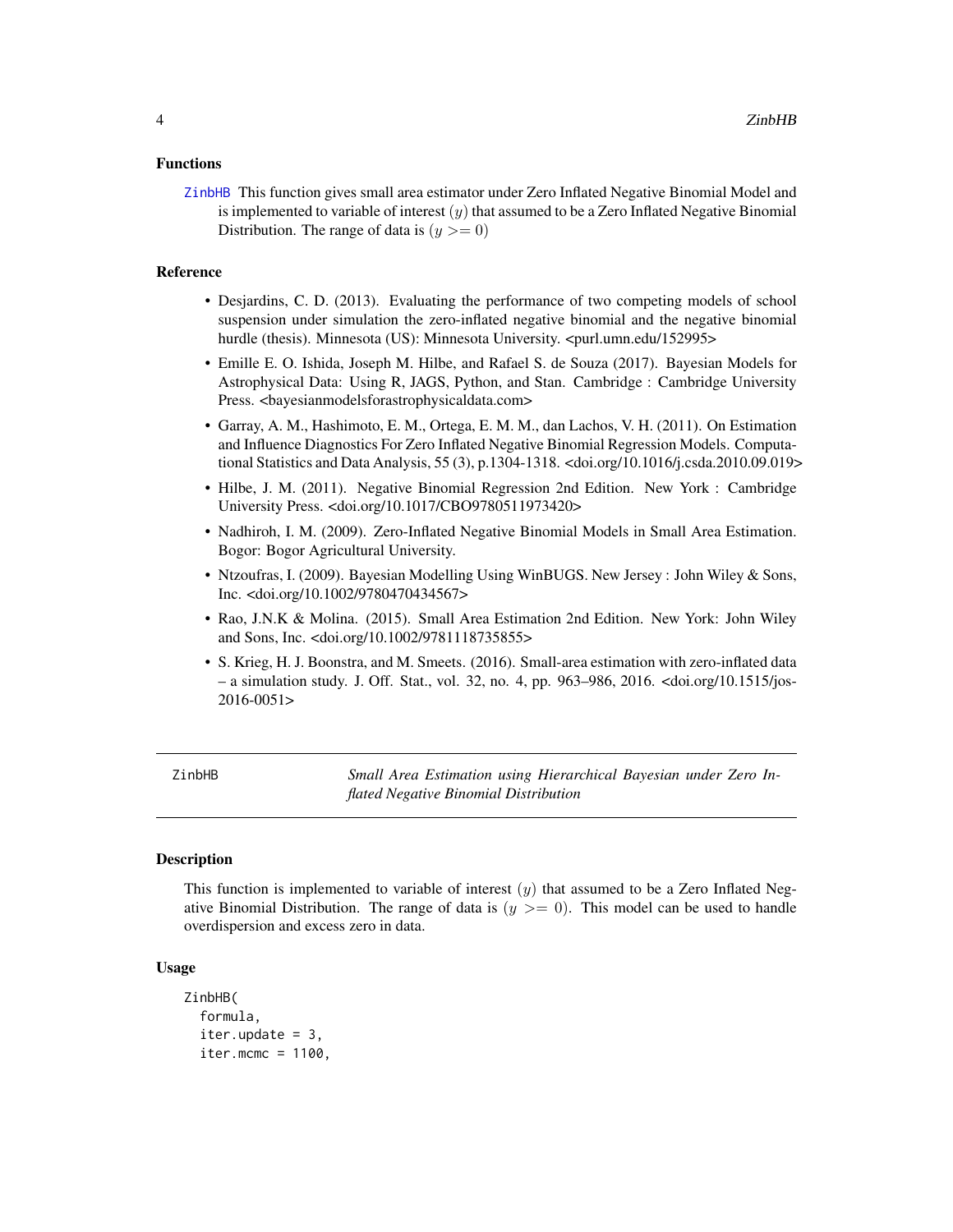#### $\sum$ inbHB 5

```
coef.nonzero,
 coef.zero,
 var.coef.nonzero,
 var.coef.zero,
  thin = 1,
 burn.in = 600,
 tau.u = 1,tau.v = 1,
 data
\mathcal{L}
```
#### Arguments

| formula          | Formula that describe the fitted model                                                                                                                               |  |  |  |  |  |  |  |
|------------------|----------------------------------------------------------------------------------------------------------------------------------------------------------------------|--|--|--|--|--|--|--|
| iter.update      | Number of updates with default 3                                                                                                                                     |  |  |  |  |  |  |  |
| iter.mcmc        | Number of total iterations per chain with default 1100                                                                                                               |  |  |  |  |  |  |  |
| coef.nonzero     | Optional vector containing initial values mu. b for the mean of the prior distribu-<br>tion of the log model coefficients $(\beta)$ with default rep(0, nvar)        |  |  |  |  |  |  |  |
| coef.zero        | Optional vector containing initial values mu, g for the mean of the prior distribu-<br>tion of the logit model coefficients $(\gamma)$ with default rep(0, nvar)     |  |  |  |  |  |  |  |
| var.coef.nonzero |                                                                                                                                                                      |  |  |  |  |  |  |  |
|                  | Optional vector containing initial values tau b for the variance of the prior dis-<br>tribution on the log model coefficients $(\beta)$ with default rep(1, nvar)    |  |  |  |  |  |  |  |
| var.coef.zero    | Optional vector containing initial values tau g for the variance of the prior dis-<br>tribution of the logit model coefficients $(\gamma)$ with default rep(1, nvar) |  |  |  |  |  |  |  |
| thin             | Thinning rate, must be a positive integer with default 1                                                                                                             |  |  |  |  |  |  |  |
| burn.in          | Number of iterations to discard at the beginning with default 600                                                                                                    |  |  |  |  |  |  |  |
| tau.u            | Variance of random effect area for non-zero count of variable interest with de-<br>fault 1                                                                           |  |  |  |  |  |  |  |
| tau.v            | Variance of random effect area for zero count of variable interest with default 1                                                                                    |  |  |  |  |  |  |  |
| data             | The data frame                                                                                                                                                       |  |  |  |  |  |  |  |

#### Value

This function returns a list of the following objects:

| A data frame that contains the values, standar deviation, and quantile of Small<br>Area mean Estimates using Hierarchical bayesian method      |
|------------------------------------------------------------------------------------------------------------------------------------------------|
| Estimated random effect variances                                                                                                              |
| A data frame with the estimated model coefficient consist of beta (coefficient<br>in the log model) and gamma (coefficient in the logit model) |
| Trace, Density, Autocorrelation Function Plot of MCMC samples beta                                                                             |
| Trace, Density, Autocorrelation Function Plot of MCMC samples gamma                                                                            |
|                                                                                                                                                |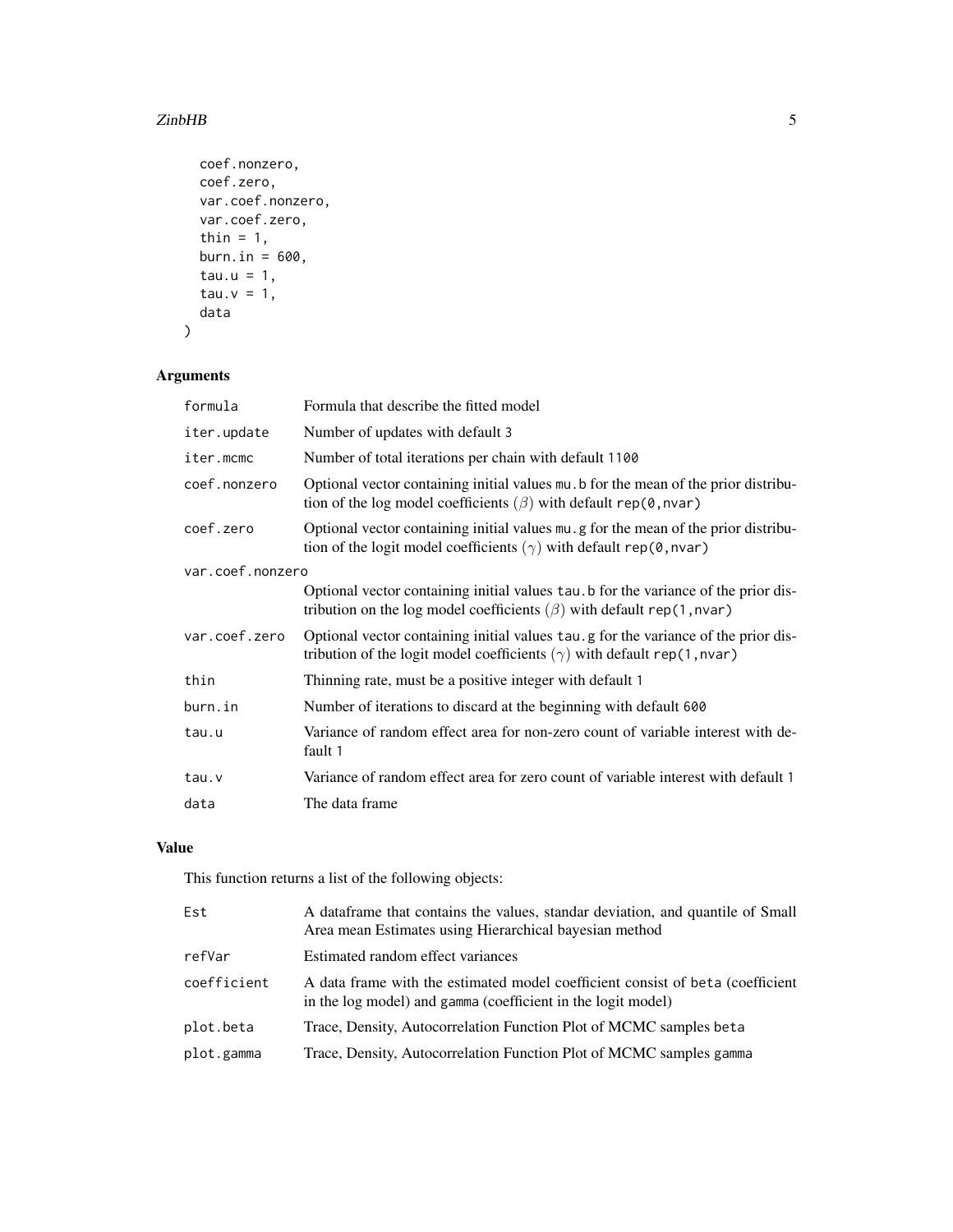#### Examples

```
## Compute Fitted Model
## y \sim x1 + x2, nvar = 3
## For data without any nonsampled area
## Load Dataset
data(dataZINB)
result <- ZinbHB(formula = y \sim x1 + x2, data = dataZINB)
## Result
result$Est # Small Area mean Estimates
result$refVar # refVar
result$coefficient # coefficient
# Load library 'coda' to execute the plot
# autocorr.plot(result$plot.beta[[3]]) # Generate ACF Plot beta
# plot(result$plot.beta[[3]]) # Generate Dencity and Trace plot beta
# autocorr.plot(result$plot.gamma[[3]]) # Generate ACF Plot gamma
# plot(result$plot.gamma[[3]]) # Generate Dencity and trace plot gamma
```
## For data with nonsampled area use dataZINBNS